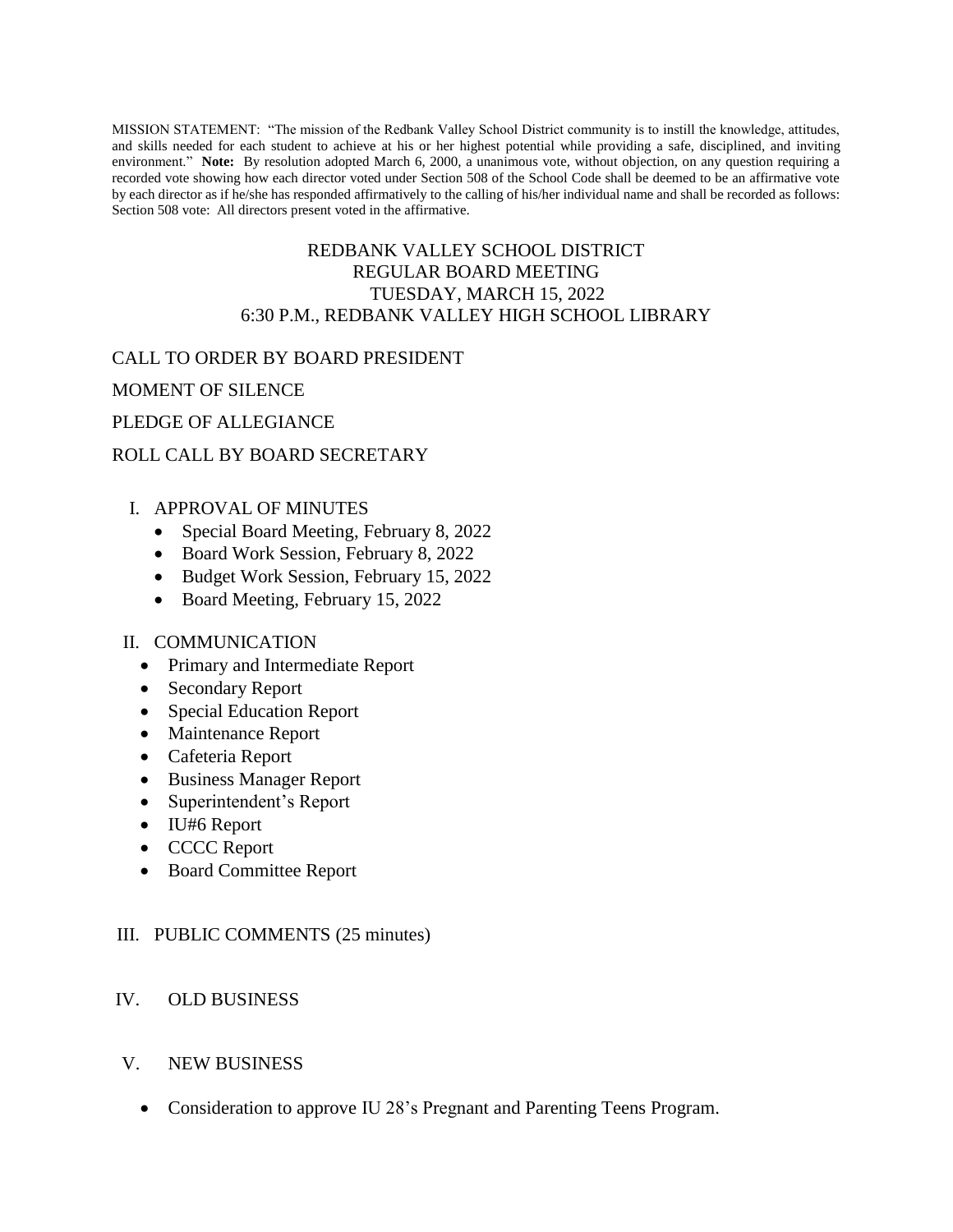- Consideration to approve the 2022-2023 RIU6 Budget as presented.
- Consideration to approve the first reading of the 000 policies in the policy manual. Policies were updated as per the PSBA review.
- Consideration to approve the agreement with Titusville School District to enter into partnership for local cyber education as presented.
- Consideration to approve the purchase of 66 additional Promethean Boards, one for each classroom. Paid with ESSRs funds.
- Consideration to approve the purchase of dishwashers for all three building as presented. Total cost paid from ESSRs funds.
- Consideration to award the truck bid as presented. Total cost from general budget.
- Consideration to award the tractor bid as presented. Total cost from general budget.
- Consideration to contract with Interstate for custodial services as presented.
- Consideration to appoint a board member to the Wellness Committee.

# VI. FINANCIAL MATTERS

- Consideration to approve February 2022 Treasurers Report.
- Consideration to approve February 2022 General Fund expenditures.
- Consideration to approve February 2022 Cafeteria Fund Expenditures.
- Consideration to approve February 2022 Budgetary Transfers.

# VII. PERSONNEL

- Consideration to rescind an offer for school psychologist position.
- Consideration to approve a mentor teacher.
- Consideration to approve Amy Rupp to attend the PA Rural and Small Schools Conference on May 4-5.